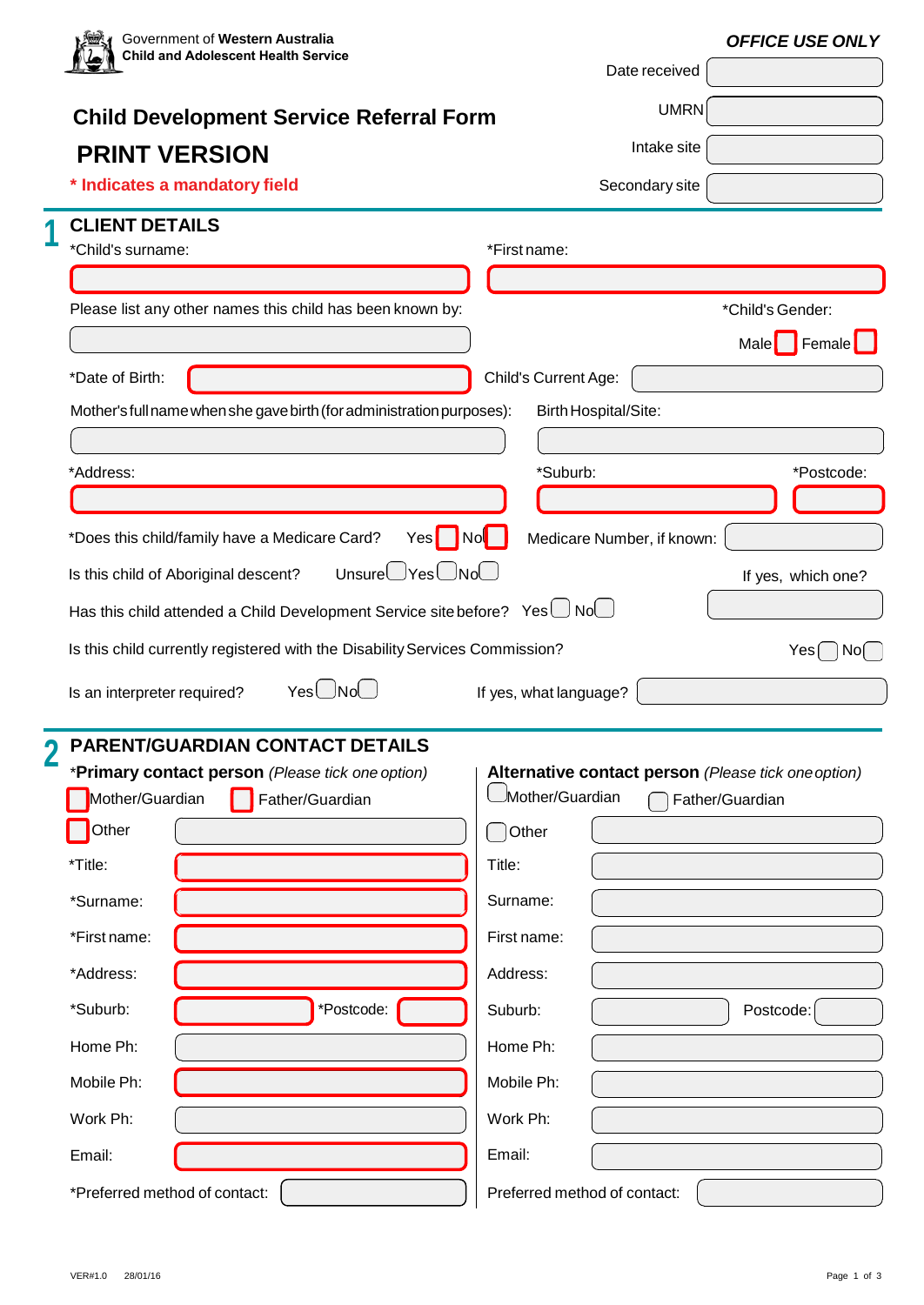| $\overline{3}$ | <b>REASON FOR REFERRAL (Please tick all that apply)</b><br>Fine motor<br>Gross motor<br>Speech/language<br>Family/relational | Behaviour/emotion<br>Feet/lower limbs/gait<br>Head shape/position<br>Hearing | Play skills<br>Learning<br>Sensory | Functional skills (feeding, toileting, sleeping)<br>General<br>Other | Attention/concentration |
|----------------|------------------------------------------------------------------------------------------------------------------------------|------------------------------------------------------------------------------|------------------------------------|----------------------------------------------------------------------|-------------------------|
|                | *Please provide a detailed description of each identified developmental concern in the space provided below:                 |                                                                              |                                    |                                                                      |                         |
|                |                                                                                                                              |                                                                              |                                    |                                                                      |                         |
|                | <b>CLINICAL INFORMATION</b>                                                                                                  |                                                                              |                                    |                                                                      |                         |
| 4              | Relevant Health History: (e.g. ENT history for speech & audiologyreferrals)                                                  |                                                                              |                                    |                                                                      |                         |
|                |                                                                                                                              |                                                                              |                                    |                                                                      |                         |
|                | <b>Additional Comments:</b>                                                                                                  |                                                                              |                                    |                                                                      |                         |
|                |                                                                                                                              |                                                                              |                                    |                                                                      |                         |
|                | Date of last hearing test:                                                                                                   | Result:                                                                      |                                    |                                                                      |                         |
|                | Date of last vision test:                                                                                                    | Result:                                                                      |                                    |                                                                      |                         |
|                | Day care/school attending:                                                                                                   |                                                                              |                                    | Ph:<br>Yr:                                                           |                         |
|                | Teacher's name:                                                                                                              |                                                                              |                                    |                                                                      |                         |
|                | Has this child been referred to/seen by a school psychologist?                                                               |                                                                              |                                    | Unsure $\Box$                                                        | $Yes[$ $No[$            |
|                | Other agencies/professionalsinvolved:                                                                                        |                                                                              |                                    |                                                                      |                         |
|                | *Attached documents/reports:                                                                                                 |                                                                              |                                    |                                                                      | Yes [<br>No[            |
|                | Please list attachments/reports:                                                                                             |                                                                              |                                    |                                                                      |                         |